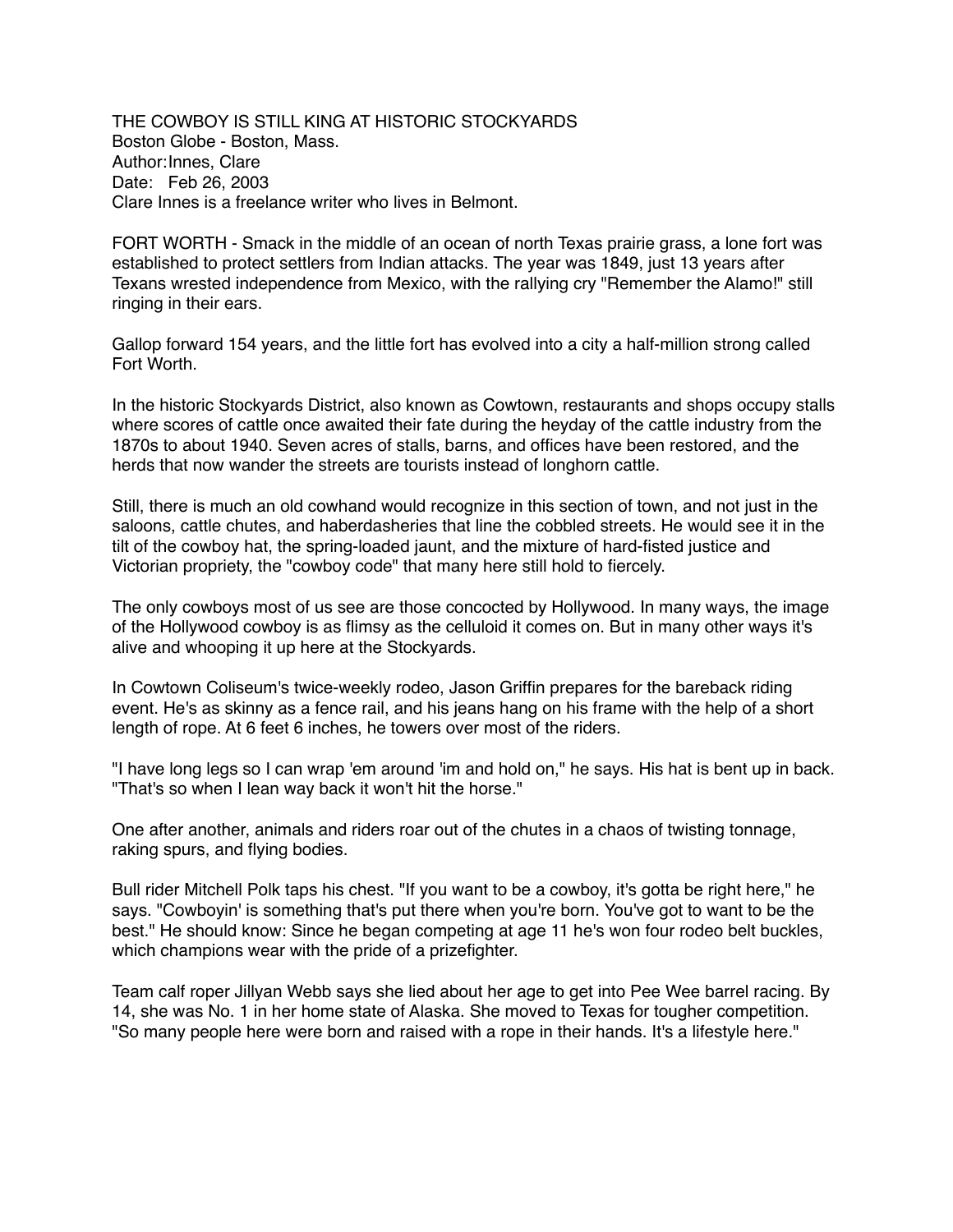The purveyors of that lifestyle keep the locals outfitted in the elemental boots, hats, starched shirts, and creased jeans that have been worn since the streets ran with rivers of mud and cattle.

"We make boots for the guy who gets up, puts 'em on, and won't take 'em off till he goes back to bed," says Gene Lee Reynolds, who has been sizing men and women for custom-made cowboy boots at Leddy's Western Wear for 12 years. Leddy's has been around for about 70 years.

He traces the feet of his clientele in leather-bound ledgers and neatly inscribes a detailed accounting of foot characteristics, design preferences, and riding practice. One volume includes Billy Joel, Dwight Yoakam, Trisha Yearwood, and Nolan Ryan (who, for the record, has enormous feet).

An endurance rider is deciding against a wide welt (or stitching platform where the sole meets the upper) because, "I don't need another place to catch all the mud we got in Oregon." He chooses a deep, V-shaped cut from the boot top to accommodate his calves, which bulk up when his riding season intensifies. He chooses kangaroo leather over more exotic and expensive elephant, stingray, alligator, or snakeskin.

"It's going to keep me up all night just worrying if I got the details right," the rider muses - and with just cause; a pair of Leddy's custom-made boots starts at \$500 and can run into the thousands.

Selecting a cowboy hat is an equally important part of the outfitting process.

"You can tell a lot about a person by their hat," says salesman Jon Magill, who wears one made of felted beaver fur. "We live in them. Texans usually wear them with a slight tilt, creased and bent to a flat, crisp shape."

Larry Morgan, who shapes the hats, shows the fine points of a \$3,000 black beaver hat. The crown gives a pop when he pinches it, and it feels smooth, soft, and sturdy. Highly prized beaver fur used in the most expensive hats is cut only every four years.

Whether they're made of beaver fur or palm leaf - what we think of as straw hats - they all start with a rounded crown. Morgan coaxes the desired shape by hand, using steam to soften the material and encourage the shape to set.

"Most cowboys like to look crisp," says Magill. "They'll wear a `wild rag,' or silk scarf, around their neck; a nice, starched shirt; a cleanly creased hat; and starched jeans. I have jeans that will fray down the creases from being starched so much before they'll wear out anywhere else. And the rodeo belt buckle," he adds with a touch of reverence, "when you're wearing one of those, people know this is something you have competed for in a rodeo and proven you're the hest."

Back outside, one of two daily longhorn cattle drives move down Exchange Avenue. A handful of riders guide the small herd.

A mechanical bull across from the Visitor Center lures a small crowd. Ten-year-old Gary Barnes from Florida clings like a burr for the entire ride. It's hard to resist giving it a go - and to resist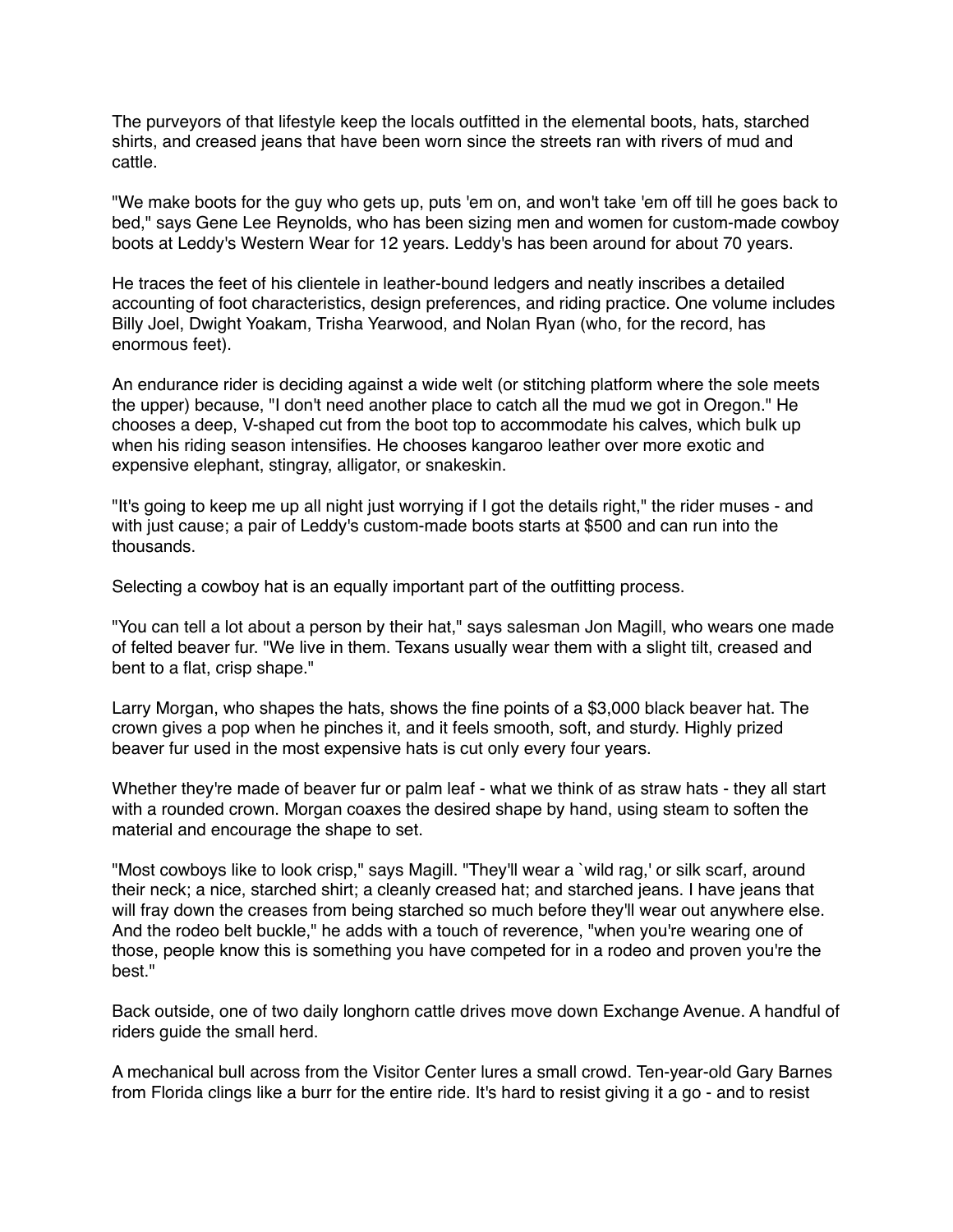using the bull's horns as foot pegs for extra stability as you feel that inevitable slide, even after pleading with the operator to go easy. The embarrassing thing is that he does go easy, but most people still take flight after just a few turns.

When asked his secret for staying on so long, a wide-eyed Barnes imparts advice honed on the anvil of experience: "Hold on!"

After a humiliating spin on the bull, some of the finest barbecued pork ribs at the Booger Red Saloon and Hunter Brothers Restaurant work wonders to remove the bitter taste of defeat. Two little girls climb onto bar stools topped with small leather saddles. Their families crowd around a table and laugh about the day's adventures: a tour through the Cowboy Hall of Fame, a ride on an antique steam train, a cowboy who picked the girls up and plunked them on the back of a mountainous longhorn steer, and the purchase of two pairs of red leather cowgirl boots.

IF YOU GO... HOW TO GET THERE LOWEST UPCOMING ROUND-TRIP AIR FARE BETWEEN BOSTON AND DALLAS/FORT WORTH AVAILABLE AT PRESS TIME STARTED AT \$221 ON MIDWEST EXPRESS, CONNECTING THROUGH MILWAUKEE. FOR DIRECT FLIGHTS, FARES STARTED AT \$241 ON AMERICAN AIRLINES AND \$267 ON DELTA. FORT WORTH IS 20 MILES (ABOUT 45 MINUTES) FROM THE AIRPORT. A mixture of AAA and SmarterLiving.com discounts landed a rental car from Hertz (upgraded to a sweet Mustang) for under \$90 for the week, reserved at the airport (www.dfwairport.com).

What to do

Cowtown Coliseum

121 E. Exchange Ave.

1-888-COWTOWN www.cowtowncoliseum.com Home of the first indoor rodeo, and where Elvis once played for the not-so-Kingly sum of \$50, now offers rodeo Friday and Saturday nights.

Stockyards Station

130 E. Exchange Ave.

817-625-9715

www.stockyardsstation.com The old hog and sheep pens now serve as restaurants, galleries, gift shops, and train depot. The Tarantula Excursion Train, a restored 1896 steam engine that pulls six antique passenger cars, departs at 1 p.m. Wednesday through Sunday for a one- hour ride to 8th Avenue. The Visitor Center is the best spot to view the daily cattle drives, held at 11:30 a.m. and 4 p.m.

M. L. Leddy's Western Wear

2455 N. Main St.

817-624-3149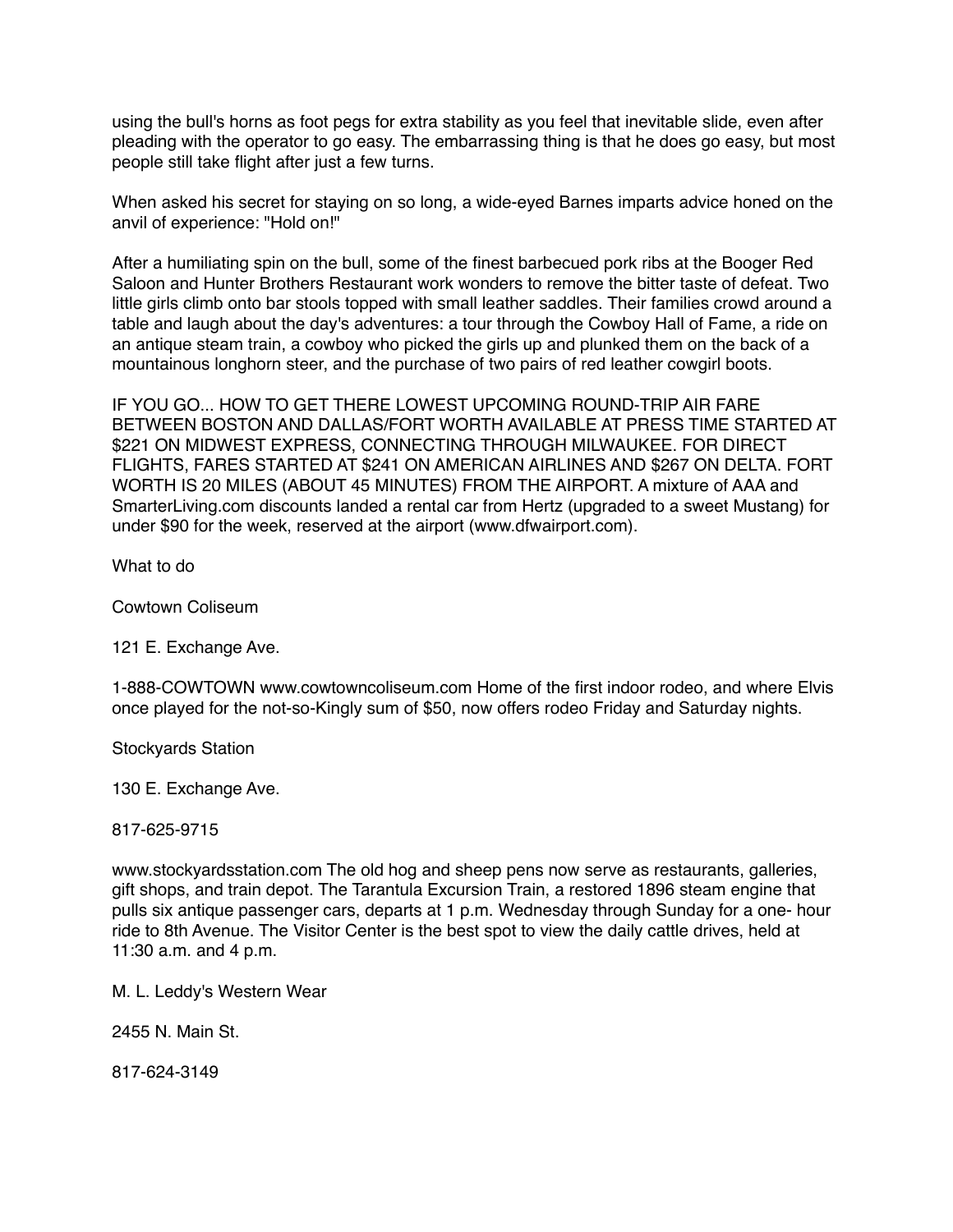One of the oldest, most respected names in handmade boots and saddles in Texas. They've been at it since 1922.

Billy Bob's Texas

2520 Rodeo Plaza

817-624-7117

www.billybobstexas.com

Dance, shop, or gaze at the cement wall of fame, where the most popular performers' handprints bear the lipstick of their more enthusiastic fans. Admission: Sunday and Monday, \$1 before 7 p.m., \$3 after 7 p.m.; Tuesday-Thursday, \$1 before 8 p.m., \$4 after 8 p.m.; Friday and Saturday, \$1 before 5 p.m. (closed 5-6 p.m.), \$6.50 after 6 p.m., depending on performer. Live bull riding Friday and Saturday at 9 and 10 p.m., \$2.50.

Texas Cowboy Hall of Fame

128 E. Exchange Ave.

817-626-7131

www.texascowboyhalloffame.com Honoring cowboys and cowgirls who have excelled. Also features about 60 antique wagons, carriages, and sleighs. Admission: adults \$4; seniors \$3; children (3-12) \$2.

Where to eat

H3 Ranch and Booger Red's Saloon

109 E. Exchange Ave.

817-624-1246

www.h3ranch.com If pig and chicken spit-roasted over an open hickory fire and dipped in Nine Miles of Dirt Road sauce isn't heavenly enough, then the H3 Jack Daniel's ice cream with a brownie and chocolate sauce will hogtie your appetite for days. Entrees \$16- \$35.

Where to stay

Miss Molly's B & B

109 1/2 W. Exchange Ave.

1-800-99-MOLLY www.missmollys.com Once a prim and proper boarding house, then a bordello, now a sweet spot in the middle of the Stockyards to rest your weary bones. Seven rooms share old- fashioned bathrooms. The eighth, Miss Josie's Madame's Quarters, is appointed with elegant, Victorian decor and a private bath. Rooms \$125-\$200.